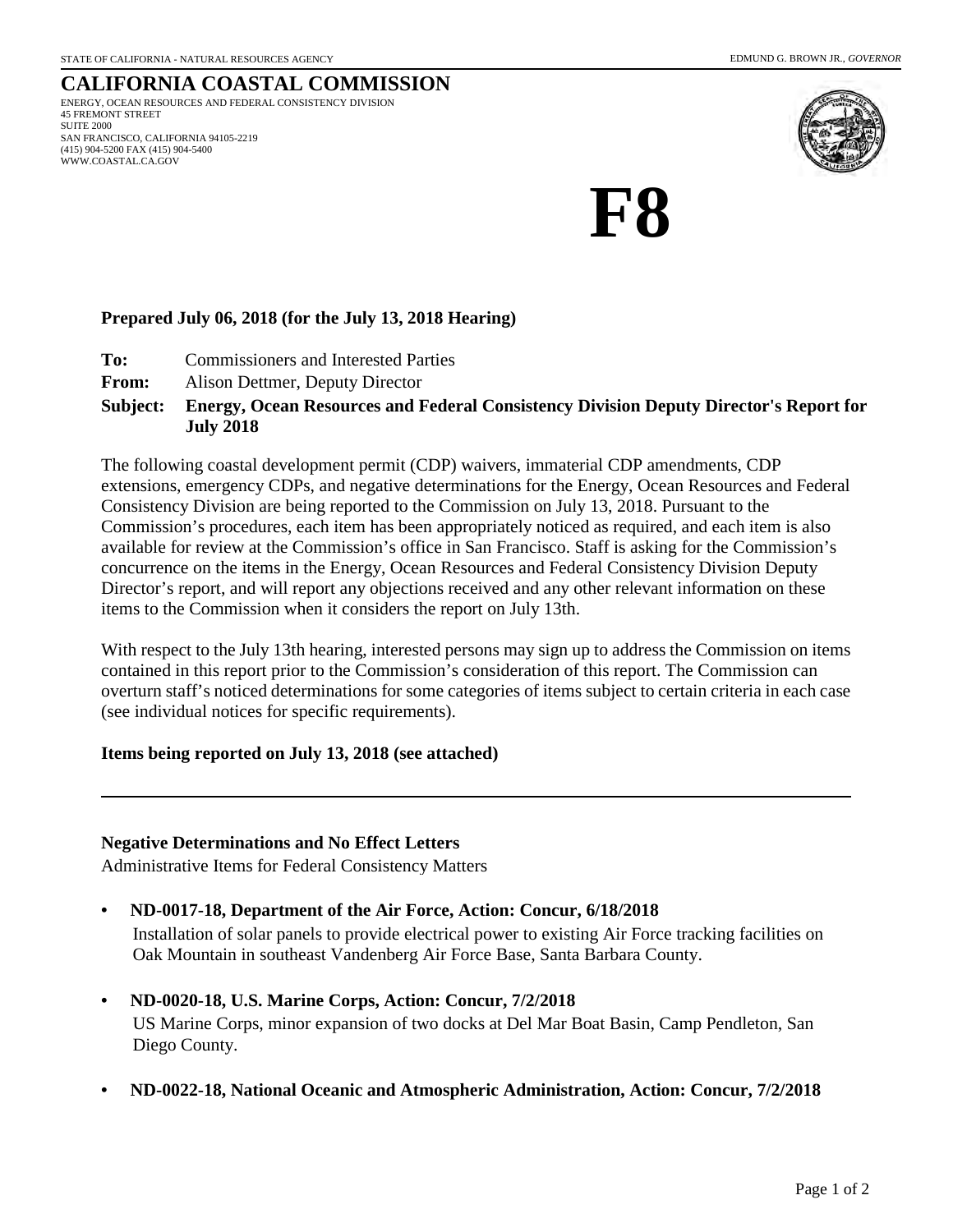NOAA Hydrographic Survey, Ports of LA/Long Beach, using high-frequency echo sounders and/or side scan sonars to map the ocean floor within a 15 sq. nmi area, from August -October 2018. Also includes CDT instrument for profiling water column

**• NE-0002-18, Humboldt Bay Harbor, Recreation and Conservation District, Attn: Larry Oetker, Action: Concur, 6/29/2018** 

Ten year program for disposal at the Humboldt Open Ocean Disposal Site (HOODS) of suitable sediments maintenance dredged from the Woodley Island Marina in Humboldt Bay, Humboldt County.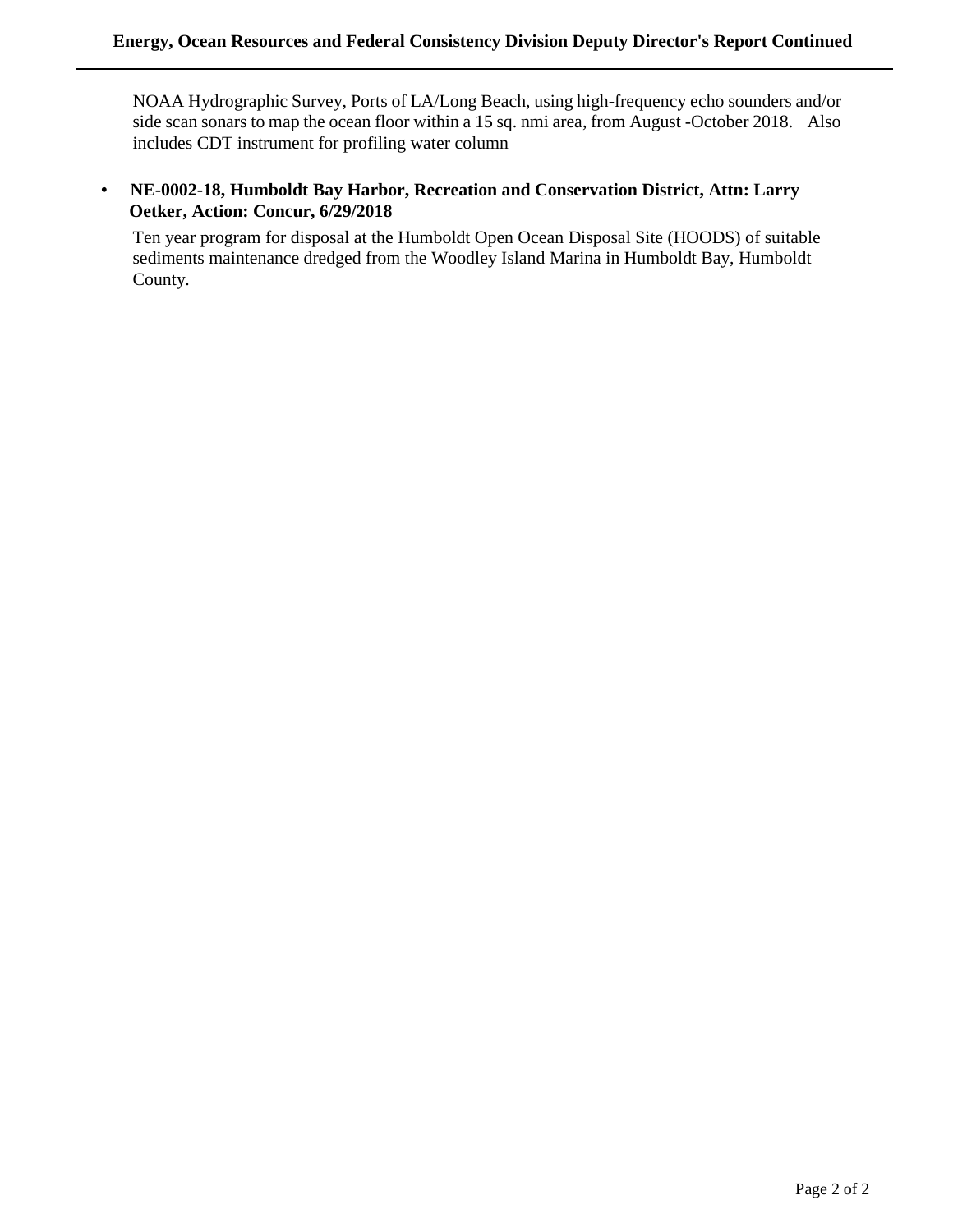45 FREMONT, SUITE 2000 SAN FRANCISCO, CA 94105-2219 VOICE (415) 904-5200 FAX (415) 904-5400 TDD (415) 597-5885



June 18, 2018

Beatrice L. Kephart Chief, Installation Management Flight 30 CES/CEI **ATTN: Tracy Curry-Bumpass** 1028 Iceland Avenue Vandenberg AFB, CA 93437-6010

## Subject: Negative Determination ND-0017-18 (Oak Mountain Solar Project, Vandenberg Air Force Base, Santa Barbara County)

## Dear Ms. Kephart:

The Coastal Commission staff has reviewed the above-referenced negative determination. The Air Force proposes to install ground-mounted solar panels to supply electrical power to two existing radar facilities on south Vandenberg Air Force Base. The project is designed to provide 37% of the annual electrical requirements of the two facilities, and meets the goals of the Air Force Energy Strategic Plan. There are two potential installation sites: the preferred site adjacent to the Oak Mountain facility and a back-up site adjacent to the nearby Sudden Peak tracking station. The maximum footprint of the solar project at either site would not exceed five acres. Solar panels will be installed on foundations using a combination of driven beams, anchor systems, and/or ballast systems, depending on the terrain and soil. The project site will be determined by the Air Force after it has selected and consulted with the project contractor. Therefore, both sites were evaluated by the Air Force for potential coastal resource impacts.

Vegetation at both sites is dominated by veldt grass, an invasive non-native grass which crowds out native grass and shrub species. Construction and operation of the proposed solar panel project will not adversely affect environmentally sensitive habitat or avian and terrestrial species dependent on such habitat. The Sudden Peak/Oak Mountain project area is located four miles inland of the shoreline at an elevation of 2,000 feet above sea level, and intervening mountainous terrain blocks views of either site from Jalama Beach County Park. The Air Force completed consultation with the State Historic Preservation Officer (SHPO) for the proposed project in March 2018. SHPO agreed with the Air Force's delineation of the area of potential effect and the finding of no historic properties affected. In turn, the Air Force agreed that should cultural artifacts be encountered during ground disturbing activities, all work will be halted until a qualified archaeologist is consulted on the nature and significance of the artifacts. The Air Force also consulted with a representative of the Santa Ynez Band of Chumash Indians (SYBCI) regarding the project. A tribal monitor participated in the pedestrian survey and field testing at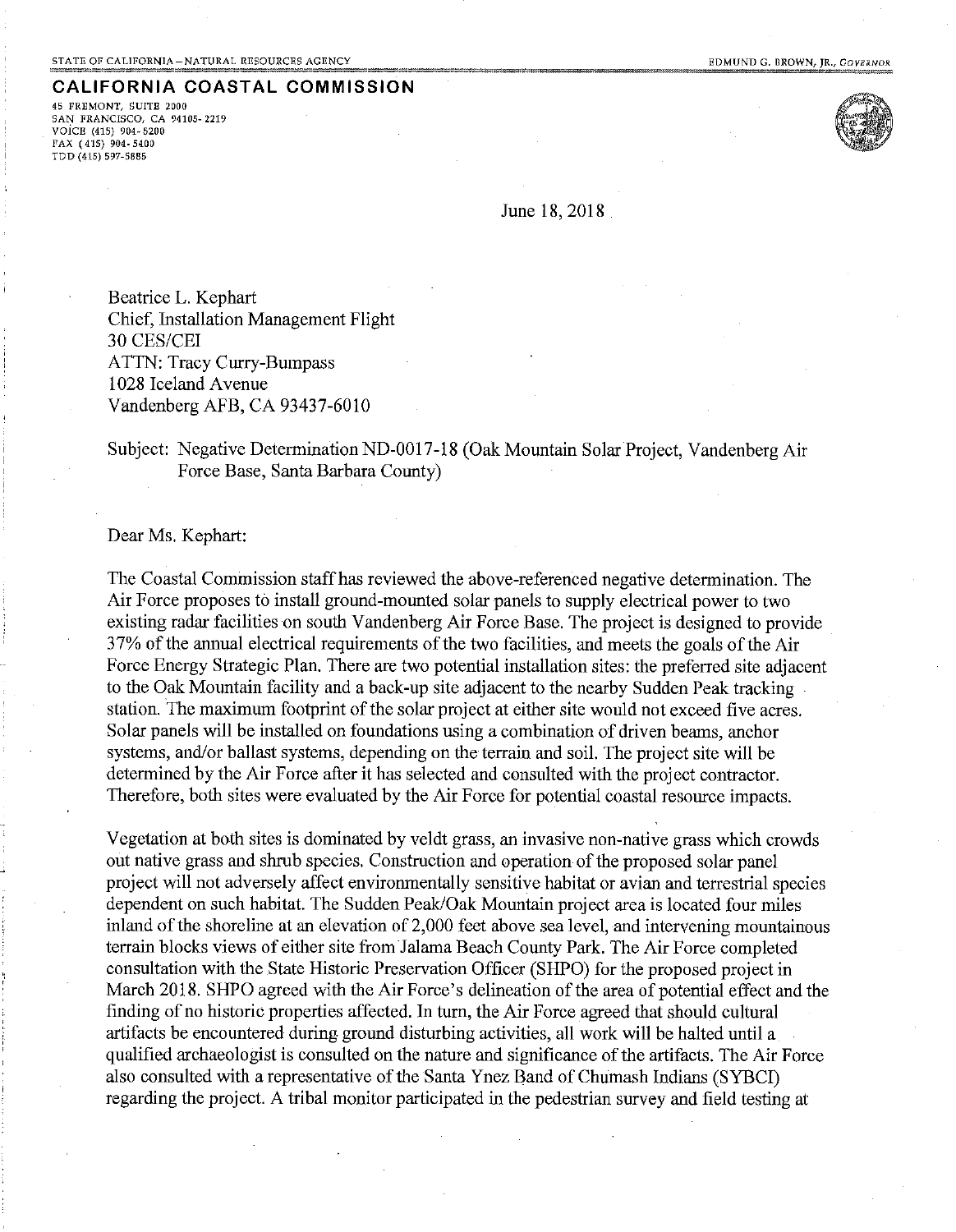the project sites in December 2017, and the Air Force and the SYBCI have agreed to continue consultation for the life of the proposed project.

In conclusion, the Commission staff agrees that the proposed solar panel project at Sudden Peak/Oak Mountain on south Vandenberg Air Force Base will not adversely affect coastal resources. We therefor **concur** with your negative determination made pursuant to 15 CFR 930.35 of the NOAA implementing regulations. Please contact Larry Simon at (415) 904-5288 should you have any questions regarding this matter.

Sincerely,

mart d.//

 $\langle \partial \psi \rangle$ JOHN AINSWORTH **Executive Director** 

cc:

CCC - South Central Coast District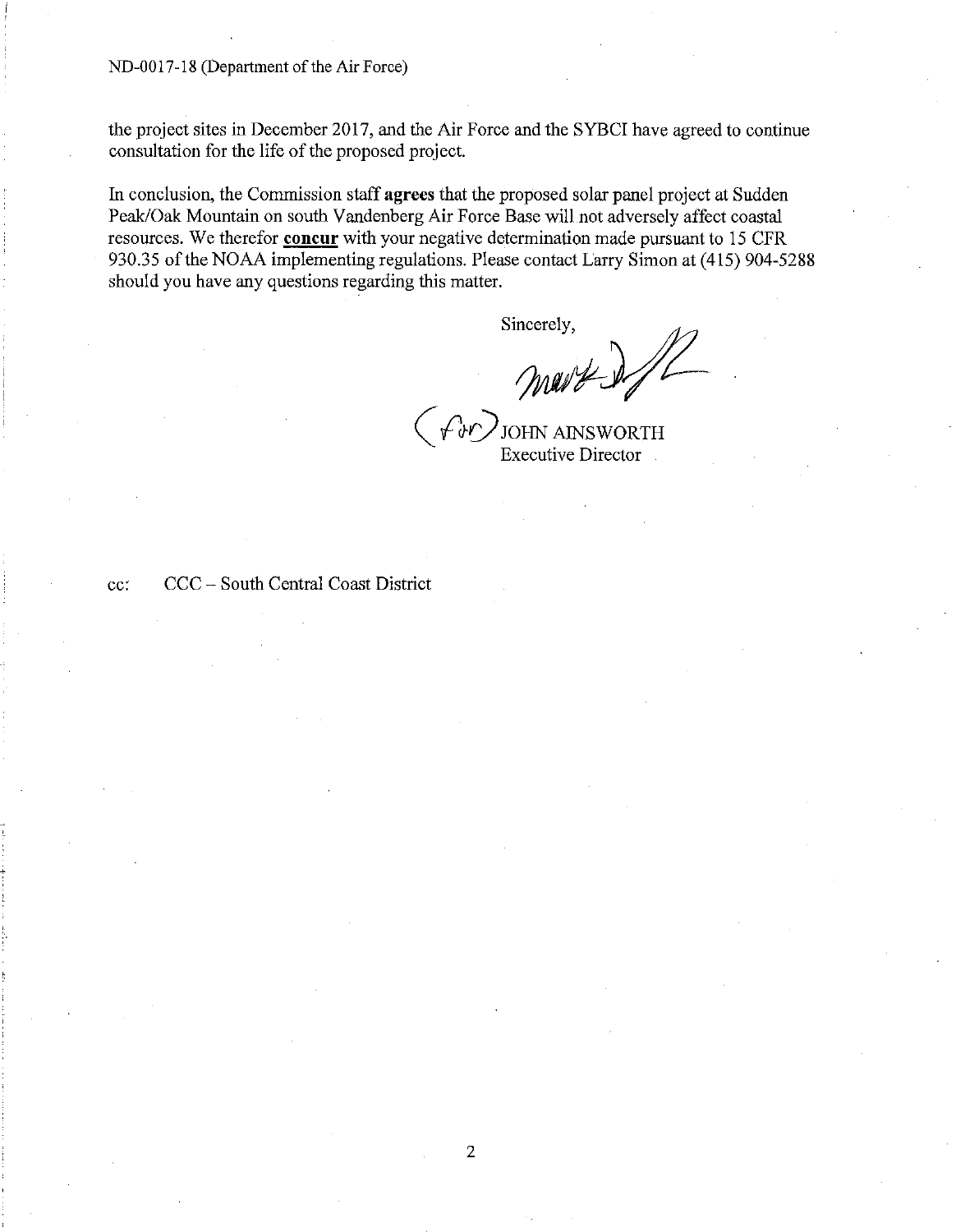45 FREMONT, SUITE 2000 SAN FRANCISCO, CA 94105- 2219 VOICE (415) 904- 5200 FAX ( 415) 904- 5400 TDD (415) 597-5885



July 2, 2018

Dean Levi, Head Environmental Conservation U.S. Marine Corps Marine Corps Installations West - Marine Corps Base Box 555008 Camp Pendleton, CA 92055-5010

Attn: Matthew Lorne/William Raitter

Re: **ND-0020-18**, U.S. Marine Corps, Negative Determination, Dock Expansion, Del Mar Boat Basin, Marine Corps Base Camp Pendleton, San Diego Co.

Dear Mr. Levi:

The Coastal Commission staff has reviewed the above-referenced negative determination for the expansion of two existing docks within the Del Mar Boat Basin on Marine Corps Base Camp Pendleton. The expansions were needed to replace boating slips lost as a result of the construction of an ADA Ramp (for which we concurred with a negative determination – ND-0011-18). Three to five pilings would also be included. Best Management Practices would be incorporated to minimize water quality effects during construction; these would include measures for any barge-based operations to mitigate the potential release of mechanical equipment related hazardous materials (fuel, lubrication oils, etc.). While marine mammals are rarely sighted within the Del Mar Boat Basin, the Marine Corps will monitor and take appropriate corrective action in the unlikely event a marine mammal is present during pile driving.

In conclusion, the Commission staff **agrees** that the proposed project would not adversely affect coastal zone resources. We therefore **concur** with your negative determination made pursuant to 15 CFR Section 930.35 of the NOAA implementing regulations. Please contact Mark Delaplaine of the Commission staff at (415) 904-5289 if you have any questions regarding this matter.

Sincerely,

 (for) JOHN AINSWORTH Executive Director

cc: San Diego District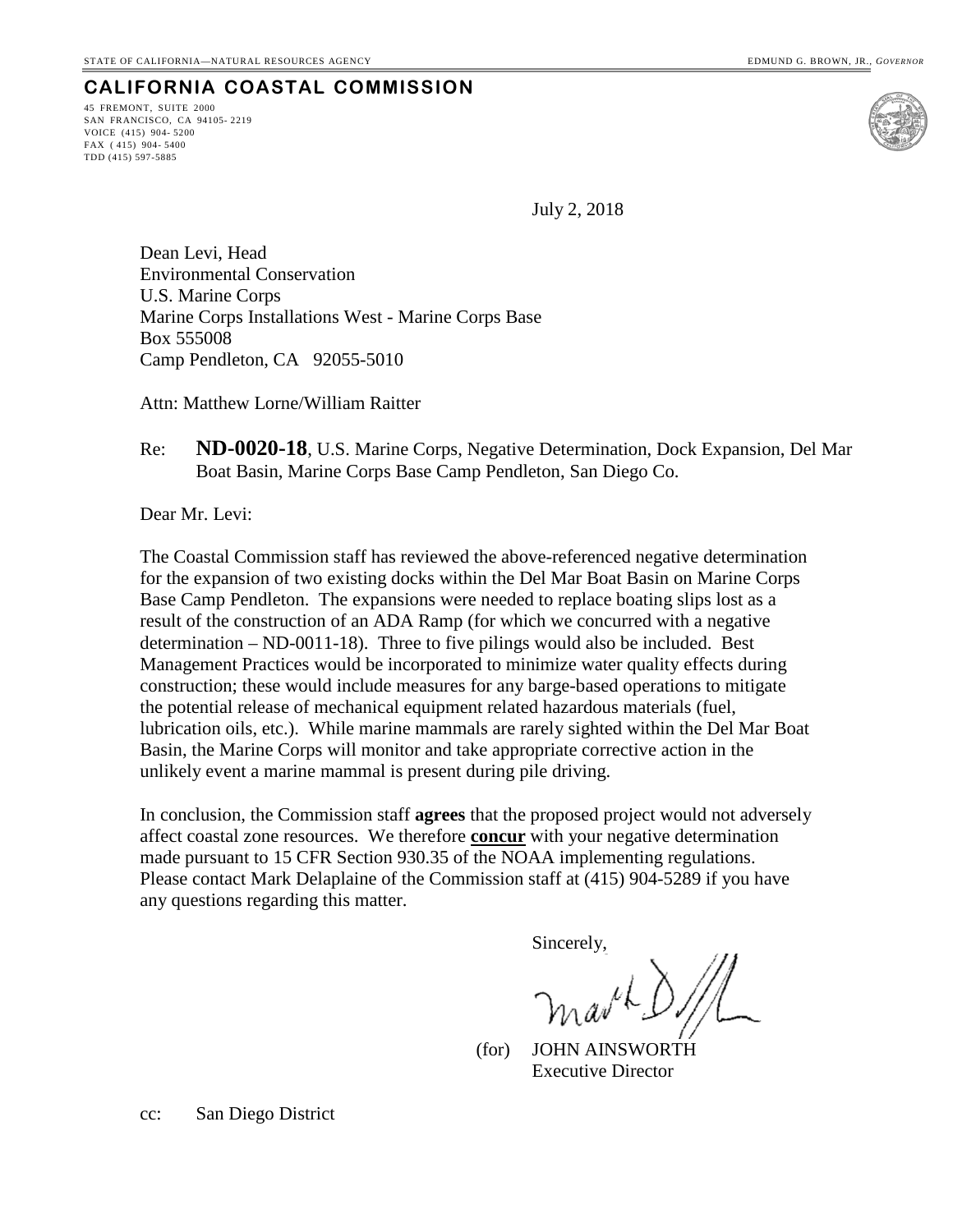45 FREMONT, SUITE 2000 SAN FRANCISCO, CA 94105- 2219 VOICE (415) 904- 5200 FAX ( 415) 904- 5400 TDD (415) 597-5885



July 2, 2018

Douglas Wood Integrated Ocean and Coastal Mapping NOAA Office of Coast Survey 1315 East West Highway, SSMC3 Silver Spring, MD 20910

Re: **ND-0022-18** NOAA Negative Determination, Hydrographic Survey Offshore Ports of Los Angeles and Long Beach, Los Angeles County

Dear Mr. Wood:

The Coastal Commission staff has reviewed the above-referenced negative determination. NOAA proposes to survey a 15 sq. nautical mile area, primarily in state waters, offshore the Ports of Los Angeles and Long Beach. The survey would be conducted in August through October 2018. Survey equipment would consist of high frequency echo sounders, and/or sidescan sonars, to map the ocean floor at frequencies ranging from 200 to 600 kilohertz (kHz). In addition, the water column will be profiled using a conductivity, temperature, and depth (CTD) instrument. No bottom samples will be collected and no benchmarks, tide gauges, or GPS tide buoys will be installed.

We recently concurred with a negative determination for a similar NOAA survey in northern California offshore waters (ND-0016-18). Under the federal consistency regulations (15 CFR 930.35), a negative determination can be submitted for an activity "which is the same as or similar to activities for which consistency determinations have been prepared in the past." The Commission staff **agrees** with the NOAA's determination that the proposed project will not significantly affect coastal resources and that it is the same as or similar to the above-referenced previously reviewed project. We therefore **concur** with your negative determination for the project made pursuant to 15 CFR-930.35 of the NOAA implementing regulations. Please contact Mark Delaplaine of the Commission staff at (415) 904-5289 if you have any questions regarding this matter.

Sincerely,

 (for) JOHN AINSWORTH Executive Director

cc: South Coast District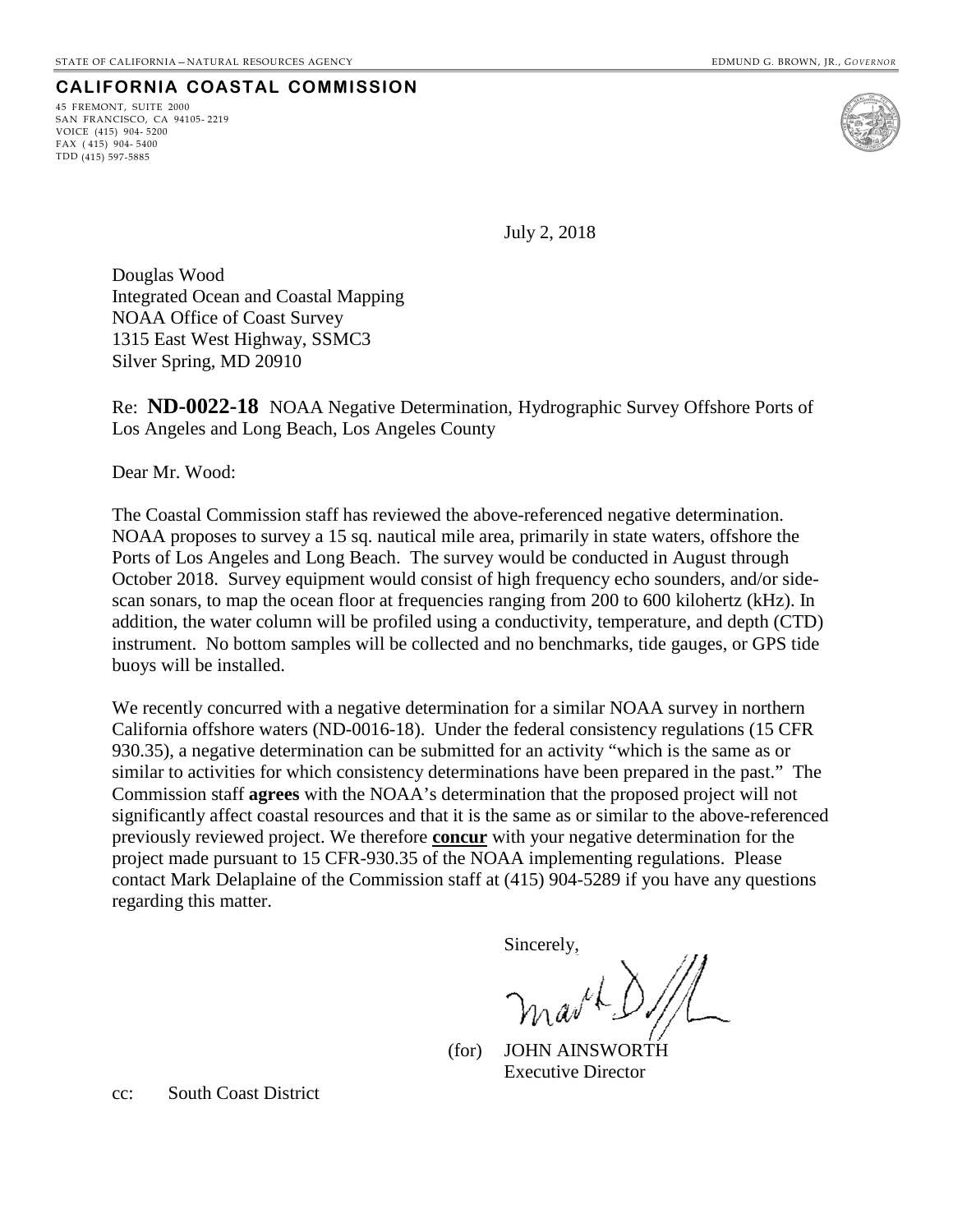45 FREMONT, SUITE 2000 SAN FRANCISCO, CA 94105-2219 VOICE (415) 904-5200 FAX (415) 904-5400 TDD (415) 597-5885



June 29, 2018

Larry Oetker **Executive Director** Humboldt Bay Harbor, Recreation and Conservation District P.O. Box 1030 Eureka, CA 95502-1030

Subject: No-Effects Determination NE-0002-18 (Ten-Year Program of Dredged Material Disposal at HOODS)

Dear Mr. Oetker:

The Coastal Commission staff has reviewed the above-referenced no-effects determination. The Harbor District proposes to implement a ten-year (2018-2027) program for disposal at the Humboldt Open Ocean Disposal Site (HOODS) of sediments dredged from the Woodley Island Marina in Humboldt Bay. The program calls for a maximum of 300,000 cubic yards of dredged material disposal at HOODS over the ten-year period, with no more than 100,000 cubic yards of disposal in any 12-month period. All sediment proposed for disposal at HOODS would be tested by the Harbor District and determined by the U.S. Environmental Protection Agency to be physically and chemically suitable for open ocean disposal. All dredged sediment would be loaded directly into dump scows and towed out to and disposed at HOODS. All disposal operations would be performed in accordance with conditions established by the USEPA and the Corps of Engineers, including bathymetric surveys, vessel tracking systems, restrictions on disposal locations at cells within the HOODS footprint, and disposal record keeping and reporting.

During the first year of the disposal program (2018), the Harbor District proposes to dispose no more than 100,000 cubic yards of sediment at HOODS. Disposal operations are scheduled to occur between July 1 and October 15, 2018. In an email dated June 28, 2018, Brian Ross of the USEPA Region 9 office confirmed that the sediments proposed to be dredged during the summer of 2018 from the Woodley Island Marina are suitable for ocean disposal at HOODS based on sediment chemistry and grain size test results. In addition, the Harbor District received a Coastal Development Permit Exemption (1-18-0196-X) for the proposed 2018 maintenance dredging project from the Coastal Commission's North Coast District Office on May 31, 2018.

For the remaining nine years of the proposed ten-year disposal program, no later than one month prior to commencement of disposal operations at HOODS for years 2019 through 2027, the Harbor District has agreed to submit to the Coastal Commission staff for its review and approval new suitability determinations from the USEPA for dredged sediments proposed for HOODS disposal. The Harbor District will complete all sediment testing necessary to obtain suitability